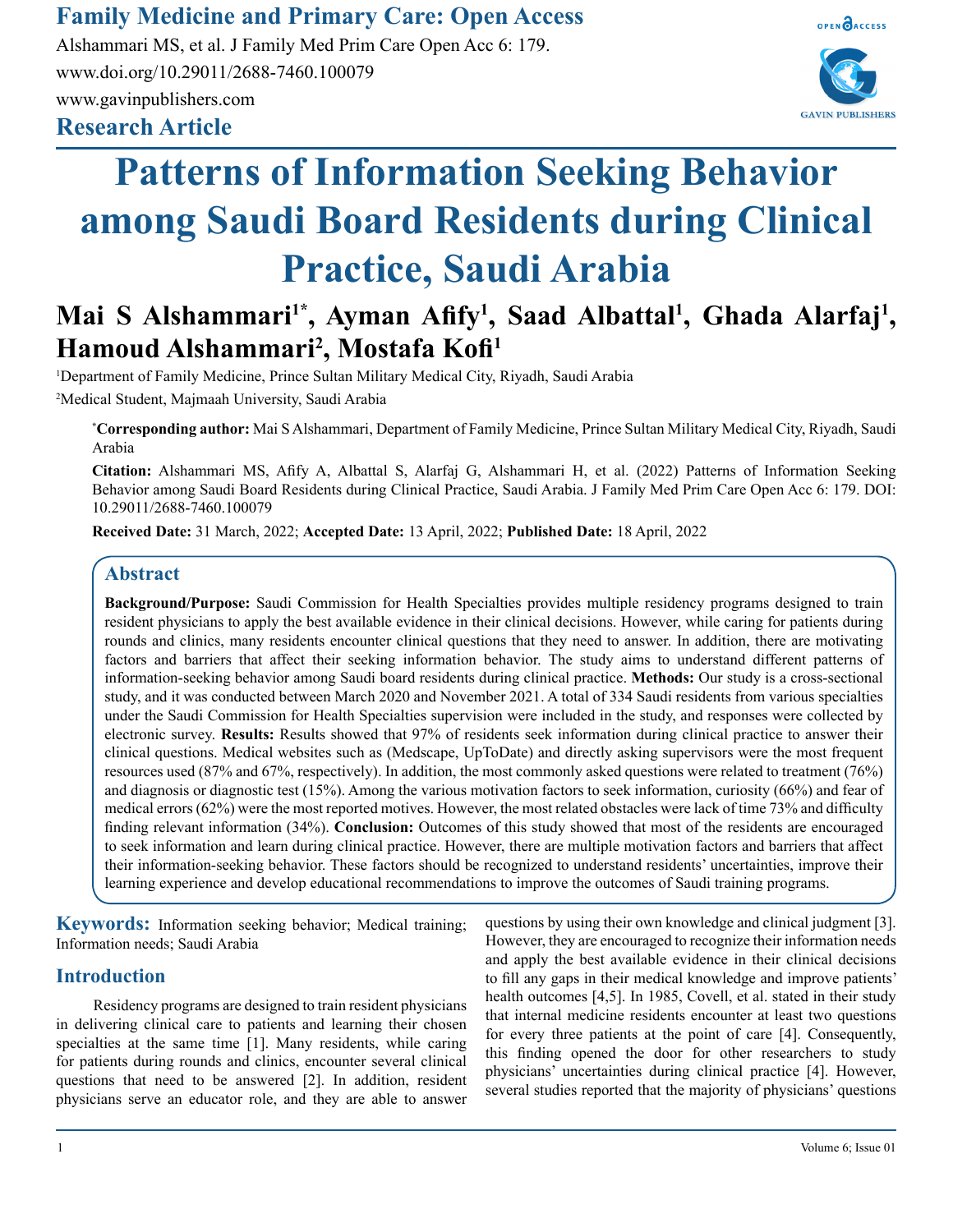are left unanswered, and often non-evidence-based information recourses are practiced [4,5]. In 1983, the concept of informationseeking behavior was introduced for the first time in the medical literature. It is defined as the necessity to acquire information in response to an individual's realization of a gap in his knowledge [1]. Accessibility, availability of information, and organizational factors contribute to health information-seeking behavior. At the point of care, physicians are exposed to many obstacles that prevent them from seeking information, and they experience as well many motivating factors that encourage them to search for answers. All these factors are important to be understood [6]. Thus, various understanding patterns of information-seeking behavior among residents and factors affecting their learning behavior are essential to improve their clinical practice. However, less is known about the information-seeking behavior of resident physicians in the Kingdom of Saudi Arabia. To the best of our knowledge, there is no study that addressed their patterns of information-seeking behavior and factors that contribute to their clinical practice.

#### **Methodology**

#### **Survey design and administration**

In August 2021, a cross-sectional online survey was conducted to understand various patterns of the information-seeking behavior of resident physicians in Saudi Arabia. An electronic survey was completed by a total of 334 Saudi residents who are enrolled in different residency programs under the supervision of the Saudi Commission for Health Specialties (SCFHS).

After a comprehensive review of the literature, a survey questionnaire was developed into an electronic survey using the google docs website (<https://docs.google.com/>). The survey was reviewed, modified, and validated by three experts in medical education. In addition, it was piloted on ten residents, and their feedback on the clarity of the survey questions was obtained before sending the final version to all residents. The questionnaire consists of three main sections: demographic data of participants, medical school and residency training, patterns, motives, and barriers to information-seeking behavior.

 The study was officially approved by the Institutional Review Board of Prince Sultan Military Medical City, Riyadh, Saudi Arabia.

The survey was sent out by Saudi Commission for Health Specialties to all registered residents in October 2021 in their database to engage approximately 334 residents from different regions in Saudi Arabia. The criteria for inclusion involve all Saudi residents who are currently enrolled in residency programs under SCFHS supervision. Participants voluntarily enrolled in this study, and their responses were kept confidential.

#### **Statistical methods and data analysis**

Survey responses were tabulated on an excel sheet, then imported to SPSS to get the descriptive statistics, such as frequencies, proportions for categorical variables, means, and standard deviation for continuous variables. In addition, analytic statistics were used to get the significant difference of groups if they exist by using the p-value of 0.05 as statistically significant. The tests used are the student's t-test to compare qualitative variables and chi-square test to compare qualitative variables. Hence all statistical analyses using SPSS software, V. 23.

#### **Results**

#### **Survey participants**

Demographic characteristics in table 1 showed that the age of participants ranged from 25 to above 36 years. In addition, 181 (54%) were females, and 153 (46%) were males. In the first year of residency, the number of participants was one hundred thirty-five (40%), were 42 (13%) were in their second year, 96 (29%) were in their third year, and 64 (18%) were in their fourth year or higher.

|                | Age       |                        |                      |                         |  |  |
|----------------|-----------|------------------------|----------------------|-------------------------|--|--|
|                | Frequency | Percent                | <b>Valid Percent</b> | <b>Valid</b><br>Percent |  |  |
| $21 - 25$      | 72        | 21.6                   | 21.6                 | 21.6                    |  |  |
| $26 - 30$      | 231       | 69.2                   | 69.2                 | 90.7                    |  |  |
| $31 - 35$      | 31        | 9.3                    | 9.3                  | 100.0                   |  |  |
| Total          | 334       | 100.0                  | 100.0                |                         |  |  |
|                |           | Gender                 |                      |                         |  |  |
| Female         | 181       | 54.2                   | 54.2                 | 54.2                    |  |  |
| Male           | 153       | 45.8                   | 45.8                 | 100.0                   |  |  |
|                |           | <b>Residency Level</b> |                      |                         |  |  |
| R1             | 135       | 40.4                   | 40.4                 | 40.4                    |  |  |
| R <sub>2</sub> | 42        | 12.6                   | 12.6                 | 53.0                    |  |  |
| R <sub>3</sub> | 96        | 28.7                   | 28.7                 | 81.7                    |  |  |
| R4             | 57        | 17.1                   | 17.1                 | 98.8                    |  |  |
| $>$ R5         | 4         | 1.2                    | 1.2                  | 100.0                   |  |  |
| Total          | 334       | 100.0                  | 100.0                |                         |  |  |

**Table 1:** Demographic characteristics of Participants.

#### **Patterns of Information Seeking Behavior**

 Table 2 results showed that 96% of residents seek information to answer their clinical questions during clinical practice, and 4 % do not search.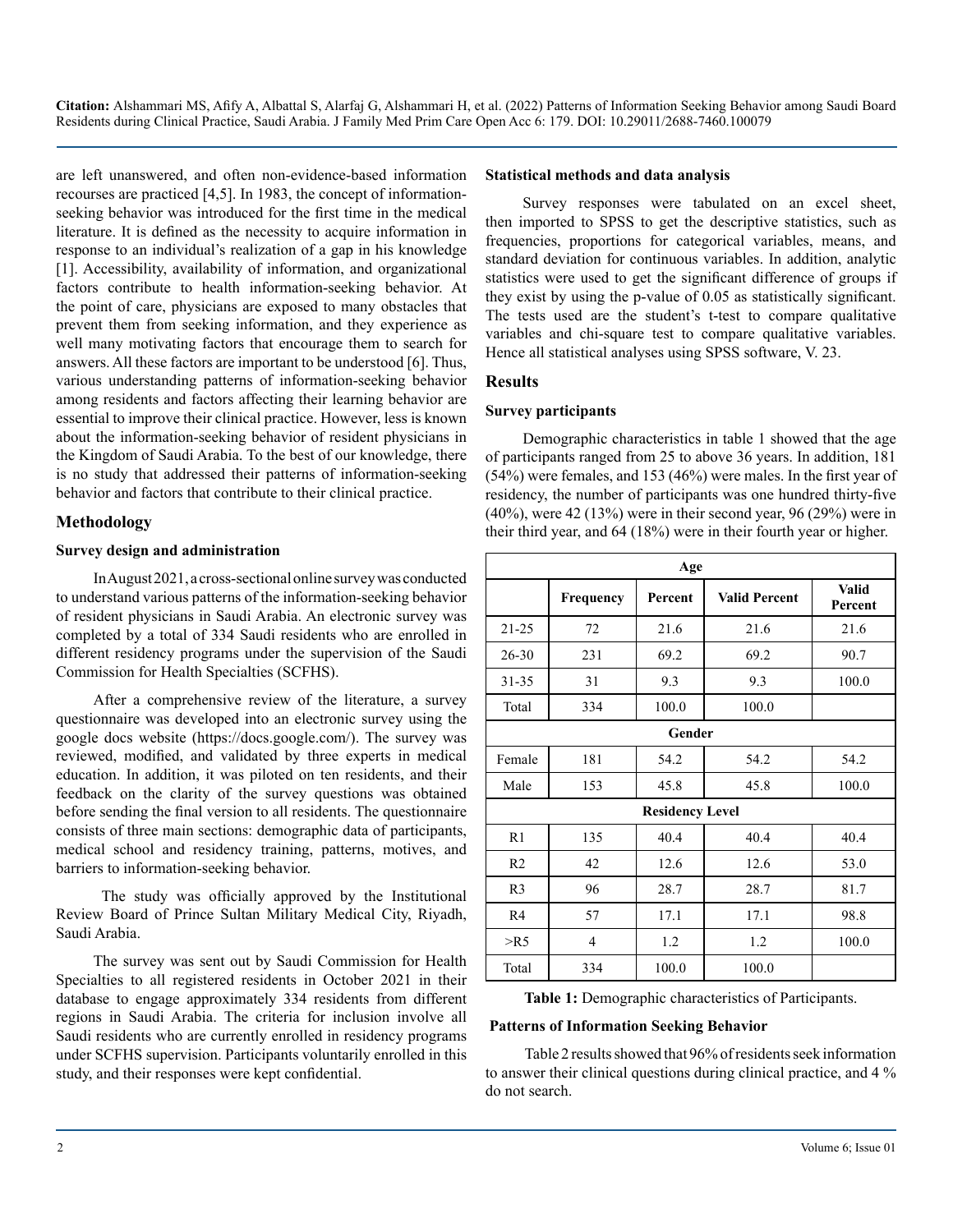|                                                                                                                 | Frequency | Percent | <b>Valid Percent</b> | <b>Valid Percent</b> |  |
|-----------------------------------------------------------------------------------------------------------------|-----------|---------|----------------------|----------------------|--|
|                                                                                                                 | 321       | 96.1    | 96.1                 | 96.1                 |  |
|                                                                                                                 | 13        | 3.9     | 3.9                  | 100.0                |  |
| Total                                                                                                           | 334       | 100.0   | 100.0                |                      |  |
| 1: Data represent participants who seek information; 2: Data represent participants who do not seek information |           |         |                      |                      |  |

**Table 2:** Frequency and Percentage of participants who seek information during clinical practice.

 In table 3: Medical websites such as (Medscape, UpToDate) and directly asking supervisors were the most frequent resources that were used (287; 86% and 225; 67%, respectively). In addition, Search engines account for (155; 46%), and the other resources such as databases (e.g., MEDLINE, Embase) (95; 28%) were less frequently used recourses among the participants.

|                | Medical websites such as (Medscape, UpToDate) |                                   |                      |                      |  |  |
|----------------|-----------------------------------------------|-----------------------------------|----------------------|----------------------|--|--|
|                | Frequency                                     | Percent                           | <b>Valid Percent</b> | <b>Valid Percent</b> |  |  |
| Valid          | 47                                            | 14.1                              | 14.1                 | 14.1                 |  |  |
| 4              | 287                                           | 85.9                              | 85.9                 | 100.0                |  |  |
| Total          | 334                                           | 100.0                             | 100.0                |                      |  |  |
|                |                                               | <b>Directly Asking Supervisor</b> |                      |                      |  |  |
| Valid          | 97                                            | 29.0                              | 29.0                 | 29.0                 |  |  |
|                | 12                                            | 3.6                               | 3.6                  | 32.6                 |  |  |
|                | 225                                           | 67.4                              | 67.4                 | 100.0                |  |  |
| Total          | 334                                           | 100.0                             | 100.0                |                      |  |  |
|                |                                               | Databases (MEDLINE, Embase)       |                      |                      |  |  |
| Valid          | 239                                           | 71.6                              | 71.6                 | 71.6                 |  |  |
| 3              | 95                                            | 28.4                              | 28.4                 | 100.0                |  |  |
| Search engines |                                               |                                   |                      |                      |  |  |
| Valid          | 179                                           | 53.6                              | 53.6                 | 53.6                 |  |  |
| 6              | 155                                           | 46.4                              | 46.4                 | 100.0                |  |  |
| Total          | 334                                           | 100.0                             | 100.0                |                      |  |  |

**Table 3:** Most Common Resources Used by Participants to Answer Questions.

Our results showed significant findings of variation of residents' seeking information behaviors and how it is changing with residency levels and specialty. Table 4, showed a substantial variation among junior and senior residents' responses when they were asked about their preferred information sources during clinical practice, as (63%) of junior participants prefer to ask a colleague or other health professional around them, (62%) search in databases and search engines. On the other hand, (44%) of senior participants prefer to ask their supervisor directly, (44%) use medical websites and search engines.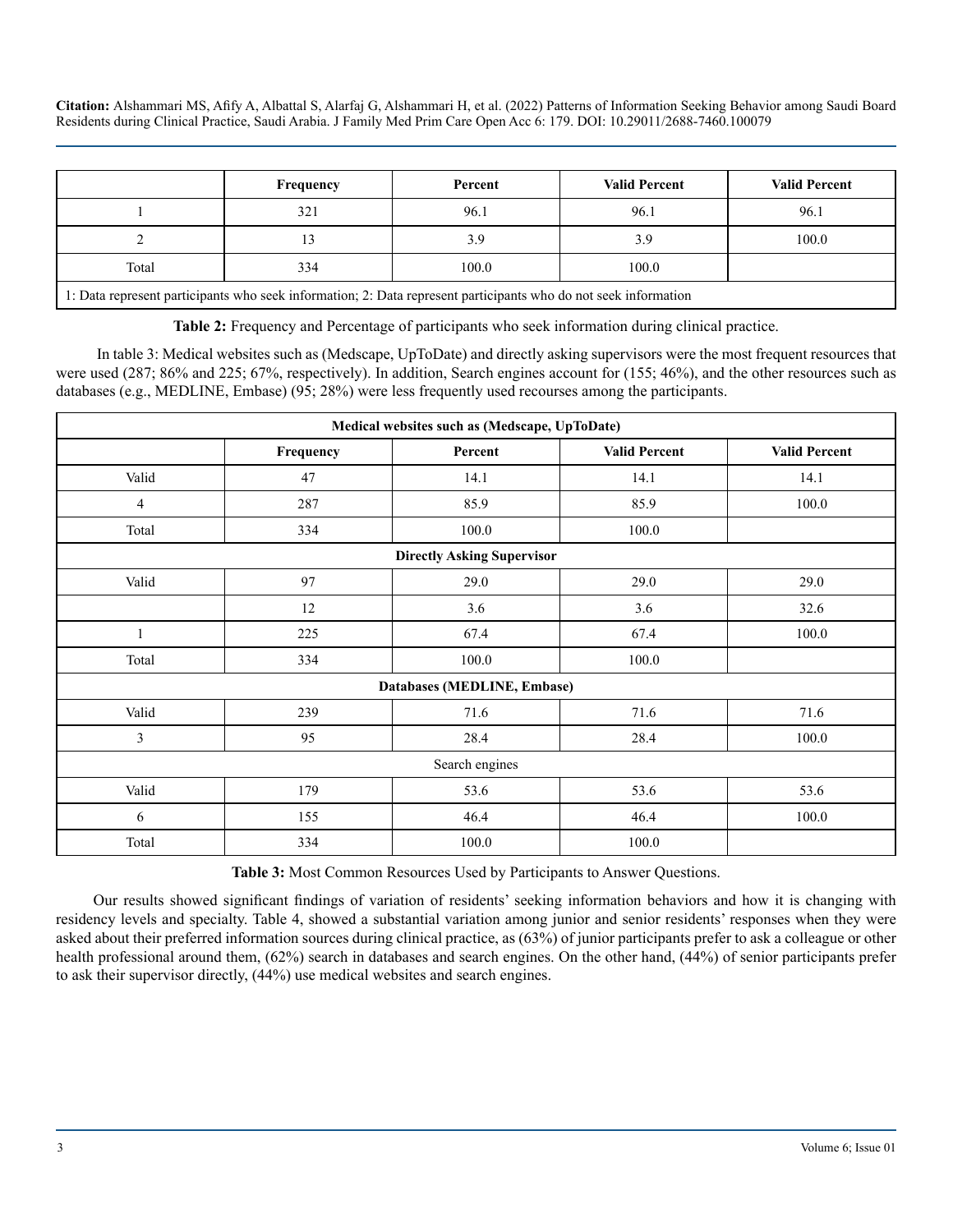|                              |                                                       |                  | Level          |              |
|------------------------------|-------------------------------------------------------|------------------|----------------|--------------|
|                              |                                                       | <b>Juniors</b>   | <b>Seniors</b> | <b>Total</b> |
|                              | Directly asking a supervisor                          | 55.6%            | 44.4%          | 100.0%       |
|                              | Asking a colleague or other health professional       | 63.2%            | 36.8%          | 63.2%        |
|                              | Search in databases (ex. MEDLINE, Embase)             | 62.1%            | 37.9%          | 100.0%       |
|                              | Medical websites such as (e.g., Medscape, UpToDate)   | 56.1%            | 43.9%          | 100.0%       |
|                              | Resident's own study collection                       | 61.7%            | 38.3%          | 100.0%       |
|                              | Search engines (e.g., google)                         | 56.1%            | 43.9%          | 100.0%       |
|                              |                                                       | <b>Specialty</b> |                |              |
| Types of information sources |                                                       | <b>Surgical</b>  | Non-surgical   | <b>Total</b> |
|                              | Directly asking a supervisor                          | 24.0%            | 76.0%          | 100.0%       |
|                              | Ask a colleague or other health professional around   | 20.6%            | 79.4%          | 100.0%       |
|                              | Search in databases (ex. MEDLINE, Embase)             | 33.0%            | 67.0%          | 100.0%       |
|                              | Medical websites (e.g., Medscape, UpToDate)           | 15.8%            | 84.2%          | 100.0%       |
|                              | Resident's own study collection                       | 27.2%            | 72.8%          | 100.0%       |
|                              | Search engines (e.g., google, yahoo, Wikipedia, etc.) | 31.1%            | 68.9%          | 100.0%       |

**Table 4:** Correlation between Residency Levels and Specialty with the Preferred Types of Information Sources as Reported by Participants.

Moreover, our results showed a difference between preferred information sources among surgical and non-surgical specialties. In table 4, (33%) of participants in surgical specialties favored searching databases, and (31%) favored using search engines. Conversely, the most common information sources selected by participants in non-surgical specialties were medical websites and asking a colleague or other health professional (84% and 79.4%, respectively).

There are various motivation factors to seek information. Table 5 showed that curiosity accounts for (211; 63%) and fear of medical errors (202; 60%) were the most reported motives that encourage residents to seek information. However, table 6 showed that the most related obstacles among participants were lack of time (235;70%) and difficulty finding relevant information (105;31%).

|       | Curiosity              |         |                      |                      |  |
|-------|------------------------|---------|----------------------|----------------------|--|
|       | Frequency              | Percent | <b>Valid Percent</b> | <b>Valid Percent</b> |  |
| Valid | 123                    | 36.8    | 36.8                 | 36.8                 |  |
| 4     | 211                    | 63.2    | 63.2                 | 100.0                |  |
| Total | 334                    | 100.0   | 100.0                |                      |  |
|       | Fear of Medical Errors |         |                      |                      |  |
| Valid | 132                    | 39.5    | 39.5                 | 39.5                 |  |
| 6     | 202                    | 60.5    | 60.5                 | 100.0                |  |
| Total | 334                    | 100.0   | 100.0                |                      |  |

**Table 5:** Most Common Motivation Factors to Seek Information.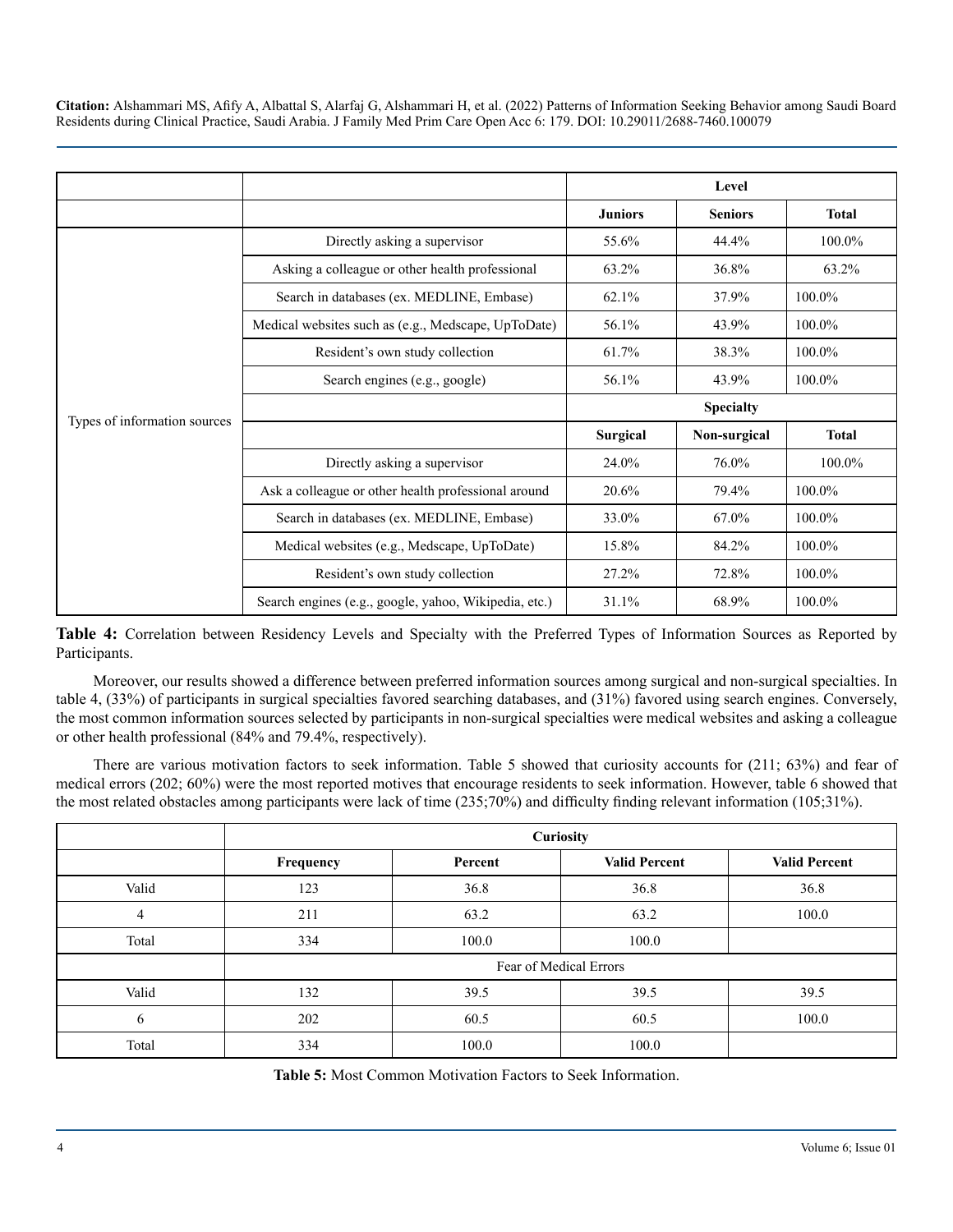|                                                    | Frequency | Percent | <b>Valid Percent</b> | <b>Valid Percent</b> |
|----------------------------------------------------|-----------|---------|----------------------|----------------------|
| No obstacles                                       | 83        | 24.9    | 100.0                | 100.0                |
| Lack of time                                       | 235       | 70.4    | 100.0                | 100.0                |
| Difficulty finding relevant information            | 105       | 31.4    | 31.4                 | 100.0                |
| Do not know how to deal with information resources | 48        | 14.4    | 14.4                 | 100.0                |

#### **Table 6:** Most Common Barriers to Seek Information.

Furthermore, in table 7, the most common questions were related to treatment (248; 74%) and diagnosis or diagnostic test (56; 16%). Table 8 showed that electronic or digital resources such as (websites, databases, etc.) were (293; 87%) used by respondents, were (19; 6%) preferred to use printed resources such as (books, journals, etc.).

|              | Subject        |         |                      |                      |  |
|--------------|----------------|---------|----------------------|----------------------|--|
|              | Frequency      | Percent | <b>Valid Percent</b> | <b>Valid Percent</b> |  |
| Treatment    | 248            | 74.3    | 74.3                 | 74.3                 |  |
| Diagnosis    | 56             | 16.8    | 16.8                 | 91.0                 |  |
| Prognosis    | $\overline{4}$ | 1.2     | 1.2                  | 92.2                 |  |
| Etiology     | 18             | 5.4     | 5.4                  | 97.6                 |  |
| Epidemiology | 4              | 1.2     | 1.2                  | 98.8                 |  |
| Prevention   | 4              | 1.2     | 1.2                  | 100.0                |  |
| Total        | 334            | 100.0   | 100.0                |                      |  |

#### **Table 7:** Most Common Asked Questions by Participants.

|                                            | <b>Frequency</b> | Percent | <b>Valid Percent</b> | <b>Valid Percent</b> |
|--------------------------------------------|------------------|---------|----------------------|----------------------|
| Electronic sources                         | 293              | 87.7    | 87.7                 | 87.7                 |
| Printed sources                            | 19               | 5.7     | 5.7                  | 93.4                 |
| Other sources (e.g., Personal collections) | 22               | 6.6     | 6.6                  | 100.0                |
| Total                                      | 334              | 100.0   | 100.0                |                      |

**Table 8:** Types of Sources Used by Participants to seek Information.

Table 9 showed that (44.6%) always find what they need, (27.2%) of participants take time to locate what they need, and (8%) believed that they need to learn more about search strategies. Table 10 displayed the immediate impact of the information obtained by participants. (66%) stated that it refreshed their memory of details or facts they may have forgotten, (46%) found new information, (33.5%) could use at least some of the information immediately, and (30%) of participants reported that it stimulated their interest in further exploration of the question.

|                                                                   | Frequency | Percent | <b>Valid Percent</b> | <b>Valid Percent</b> |
|-------------------------------------------------------------------|-----------|---------|----------------------|----------------------|
| Always you find quickly what you need                             | 149       | 44.6    | 44.6                 | 44.6                 |
| You take time to find what you need                               |           | 27.2    | 27.2                 | 71.9                 |
| Results are very broad and most are not relevant to your question | 16        | 4.8     | 4.8                  | 76.6                 |
| You don't know if the search was completed                        |           | 6.6     | 6.6                  | 83.2                 |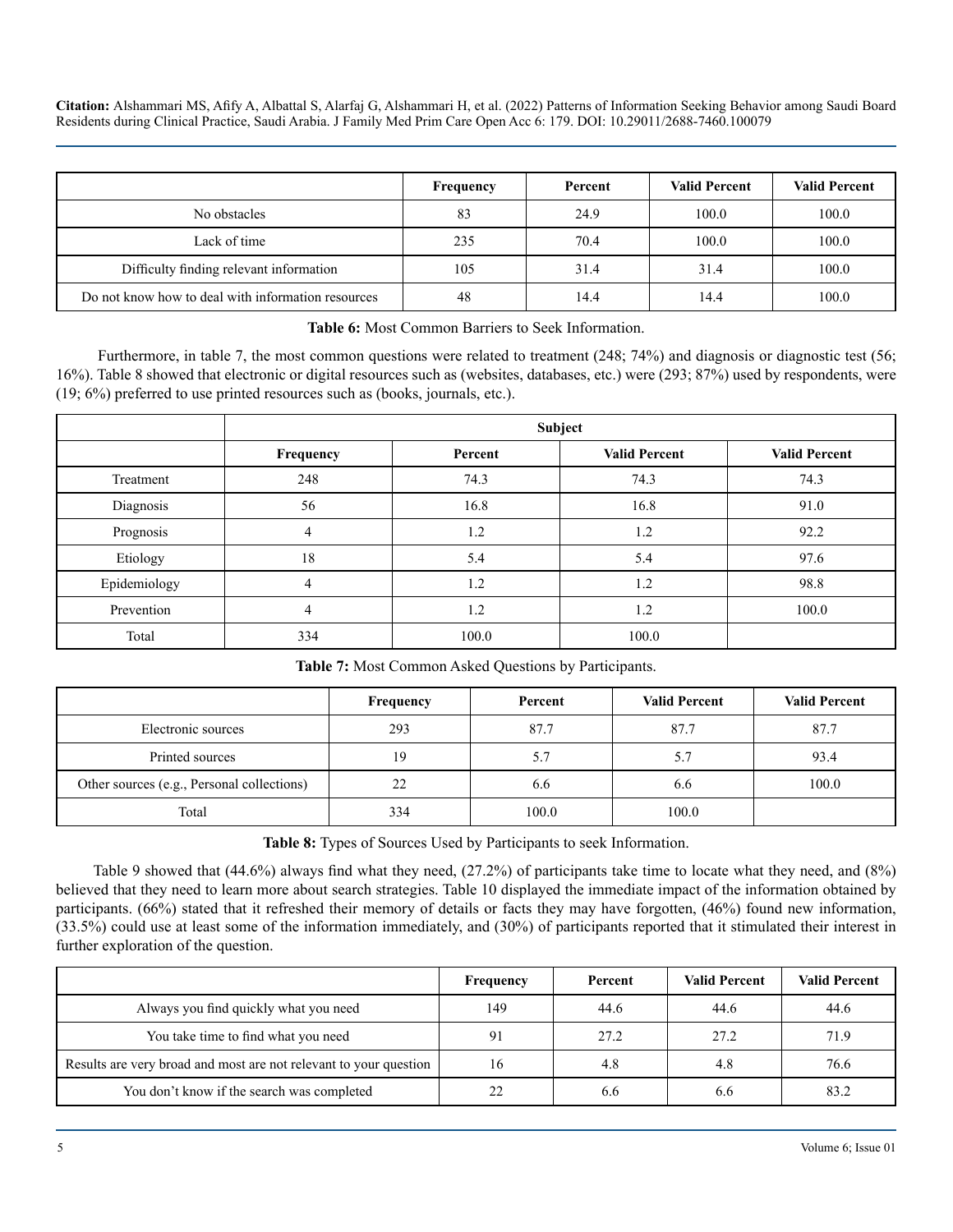| You notice that you need to learn more about search strategies |  |  |
|----------------------------------------------------------------|--|--|
| You never find what you need                                   |  |  |

|                                                                        | Frequency | Percent | <b>Valid Percent</b> | <b>Valid Percent</b> |
|------------------------------------------------------------------------|-----------|---------|----------------------|----------------------|
| It refreshed your memory of details or facts you may have<br>forgotten | 223       | 66.8    | 66.8                 | 100.0                |
| It proved what you already knew or suspected                           | 169       | 50.6    | 50.6                 | 100.0                |
| You could at least some of the information immediately                 | 112       | 33.5    | 33.5                 | 100.0                |
| You found new information                                              | l 56      | 46.7    | 46.7                 | 100.0                |
| It stimulated your interest in further exploration of the theme        | 102       | 30.5    | 100.0                | 100.0                |

**Table 9:** Participants Perception about the Answers of Questions Pursued.

**Table 10:** Participants' perception about the immediate impact and the reflection of the results they obtained while seeking information on their clinical practice.

#### **Discussion**

During clinical practice, many physicians encounter uncertainty about information related to a specific patient problem as well as questions from patients and their families. Previous studies have demonstrated that residents' ability to evaluate the quality of the information found is narrow, and their informationseeking behavior is varied [7]. In our study, we found that most of the residents acknowledge their information needs and use different modalities to locate answers to questions that were raised at the point of care from a reliable information source. In addition, our results showed that medical websites such as (Medscape, UpToDate) and directly asking supervisors were the most frequent resources that are used among participants. Likewise, similar studies in the literature have reported that Medline, UpToDate, and consult a colleague were the most utilized resources by residents [8,9]. However, the majority of the studies in the literature focused on primary care physicians in outpatient settings and lacked information about the other clinicians' learning behavior in the clinical setting, and further research is needed to fill these gaps [10]. In our study, results investigated these gabs and showed important findings of variation of residents' information-seeking behaviors. It is also shown that their learning behavior is changing with residency levels and their specialty. Hence when participants were asked to select their preferred information sources during clinical practice, (63%) of junior participants stated that they preferred to ask a colleague or other health professional around them, while (62%) of them preferred to search in databases and search engines. On the other hand, (44%) of senior participants reported that they prefer to ask their supervisor directly, (43%) use medical websites and search engines. These findings showed a major shift in information-seeking behaviors between junior and senior residents, which can be explained by the effect of

residency level. That being said, our outcomes also demonstrate that residents in both levels share a common preferred information source which is seeking information by using search engines (e.g., Google). Moreover, our results showed that there is a difference between preferred information sources among surgical and nonsurgical specialties. In table 4, (33%) of participants in surgical specialties favored searching databases, and (31%) of them favored using search engines. Conversely, the most common type of information sources selected by participants in non-surgical specialties were medical websites and asking a colleague or other health professional (84% and 79.4%, respectively). These findings reflect the popularity of electronic resources as they are commonly used and preferred methods by trainees and clinicians at the point of care. However, during clinical practice knowing the proper resources and how to access them are essential to support physicians' abilities to locate information in the clinical setting [8]. Moreover, it is not enough to find accurate information but also to know how to appraise and apply it correctly in their clinical practice [11]. Hence patient care can be negatively affected by physicians' ability to manage clinical information [12]. Consistent with prior studies, lack of time (73%) and difficulty finding relevant information (68%) were the most commonly reported obstacles that cause frustration among precipitants. Cogdill, et al. found in their study that lack of time has a strong impact on percipients as 40% of questions were ignored and not pursued due to lack of time [13]. Nevertheless, the time needed to search, especially in the presence of a patient, is difficult to be estimated [4]. Despite the availability of reliable databases and integration of Evidence-based medicine courses in undergraduate, postgraduate, and continuing medical education, residents believe that they need an efficient system to manage their unanswered questions, keep themselves updated,

acquiring more knowledge and training that necessitates different information sources to fulfill their information needs with each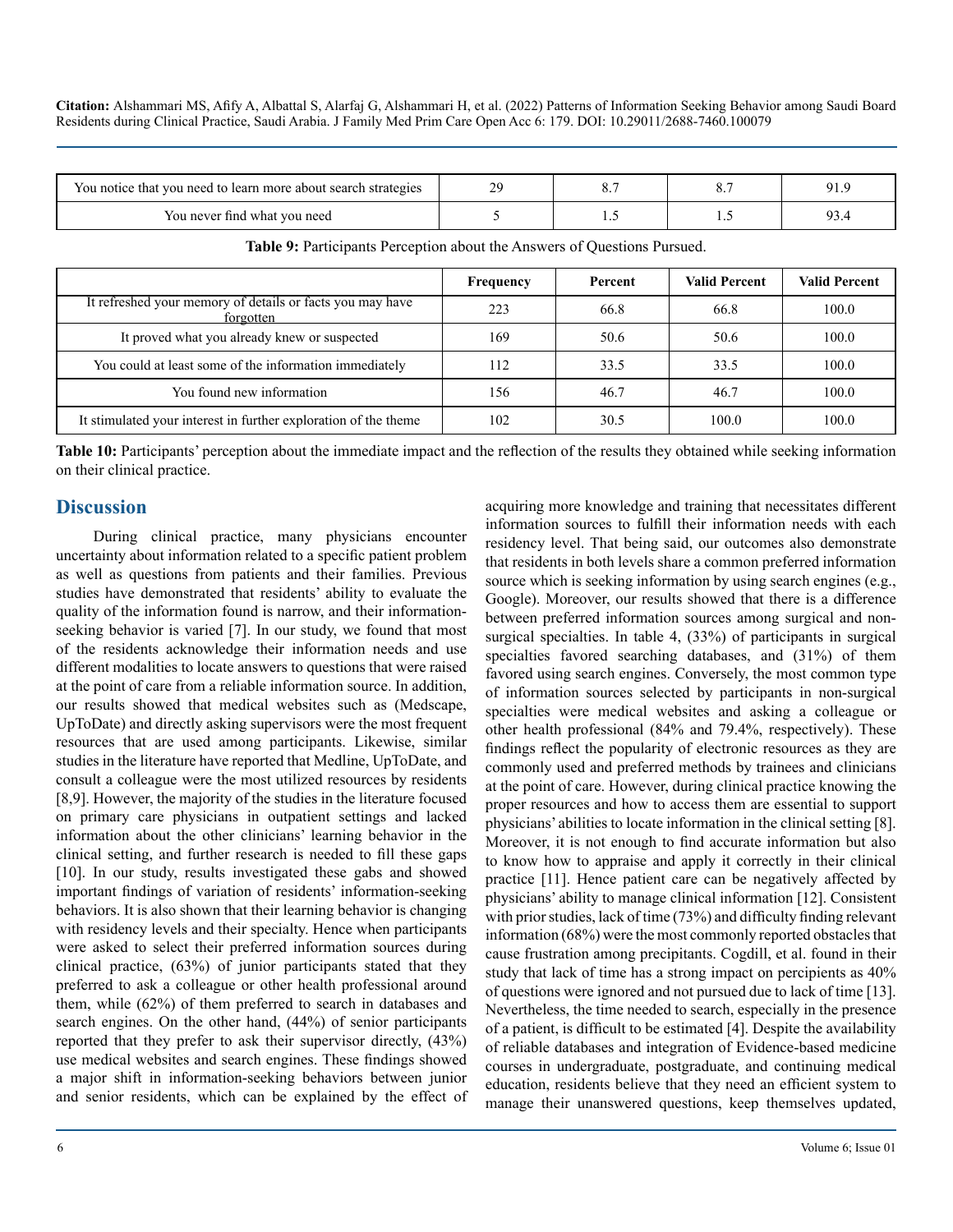and care for their patients at the same time [7,11]. Results of a systemic review that was conducted by Van Dijk N, et al. showed more specific barriers such as effects of other staff members and lack of EBM skills. These barriers can be integrated into the EBM training program to improve residents' searching skills [14]. Bhandari M, et al. performed focus group discussions and semistructured interviews among 28 surgical residents from various subspecialties in Ontario, Canada, in order to explore barriers that surgical trainees encounter while implementing evidence-based medicine in their practice. Outcomes of this paper showed some barriers such as lack of training in applying EBM, time, priority, fear of disagreement from other staff, and lack of access to surgical EBM resources are considered the major challenges among surgical trainees. In addition, several strategies were proposed by residents to overcome these barriers, such as offering priority to surgeons with EBM training to be hired in the institutions, providing critical appraisal courses for all surgeons, improving communication skills between departments, and restructuring the training curriculum [15]. Furthermore, in our study, we found that curiosity (63%) and fear of medical errors (60%) were the most reported motives among the various motivation factors that encourage residents to seek information. Dhaliwal G stated that physicians with well-distinguished performance work with an intention to improve themselves and learn from their patients during practice [16]. These results are crucial for improving medical training and improving patient care services. Del Fiol G, et al. published a systematic review of studies that analyzed medical professionals' questions that were raised at the point of care. Results showed that the mean of questions raised by clinicians after each patient visit was 0.57, and 51% of questions were pursued, but clinicians found answers to 78% of them. In addition, 34% of questions were related to treatment, and 24% related to causes of the patient's symptoms, physical signs, or diagnostic tests [10]. Similarly, our results showed that the most commonly asked questions were related to treatment (74%) and diagnosis or diagnostic test (16%). These findings suggest that residents tend to pursue questions that are directly affecting their clinical decision while less likely to search for less relevant information, such as the cost of medication or the prognosis of the disease [17].

One of the important targets of our study is to identify whether residents prefer to use electronic or printed resources to locate information. Definition of electronic resources, as reported in the literature, has been defined as "electronic (computer-based) resources comprising distilled (synthesized) or curated information that allows clinicians to select content germane to a specific patient to facilitate medical decision making" [17]. In the past, studies showed that answering clinical questions by reviewing printed medical journals was the preferred method among residents [18]. In 2000, Interviews with residents were conducted by Green

ML, et al. after each patient visit to explore the characteristics of residents' clinical questions and their frequency. They found that the preferred method was checking textbooks and original articles [19]. On the other hand, our results showed that currently,  $(87%)$ of respondents prefer to use electronic or digital resources such as (websites, databases, etc.), were (6%) of participants prefer to use printed resources such as (books, journals, etc.). These results showed the effect of the revolution of electronic resources and the internet in medical practice and training. In Systematic Review and Meta-Analysis conducted by Maggio LA, et al. in 2019 to study the effect of electronic resources on physicians' clinical decisions and learning outcomes. The results of their study highlighted some of the important features that encourage physicians to prefer electronic resources. For example, the ability to access reliable and updated recourses in a short period of time which they found, encouraged residents to answer more questions rabidly. Moreover, when they compared electronic resources with other information resources, it was found that success in answering questions was associated with electronic resources. They concluded that physicians' use of electronic resources has a positive effect on their behaviors and patient care in general [2]. It is worth mentioning that when participants were asked about the main features of electronic articles or documents that attract them, they reported that the most important features were the popularity and/or innovation of the information, Full text, PDF format, brief article rather than longer article. In 2018, Alhaddad MS, et al. performed a study to evaluate the extent of residents' use of social media applications as a source of health information in Saudi Arabia. Results revealed that WhatsApp is the most frequent application used among residents. However, most of the respondents prefer to seek health information from official medical resources [20]. These findings highlighted the importance that clinicians should be aware that the availability of electronic resources with their enormous and tremendous information necessities the skills and understanding of search strategies to be able to identify, appraise, apply information and utilize it effectively.

Ramos K, et al. reported in their study that residents' satisfactions with their answers are significantly high and accounts for 87% [21]. Moreover, a clinical decision in 78% of cases was affected by the information found [9]. When participants in our study were asked about the immediate impact of the information they obtained, (69%) indicated that it stimulated their interest in further exploration of the question, and (67%) stated that it refreshed their memory of details or facts they may have forgotten. Despite the quick improvement in educational systems and the power of the current residency programs to train physicians, these results showed that information-seeking behavior is also essential and required to improve residents' knowledge and clinical practice.